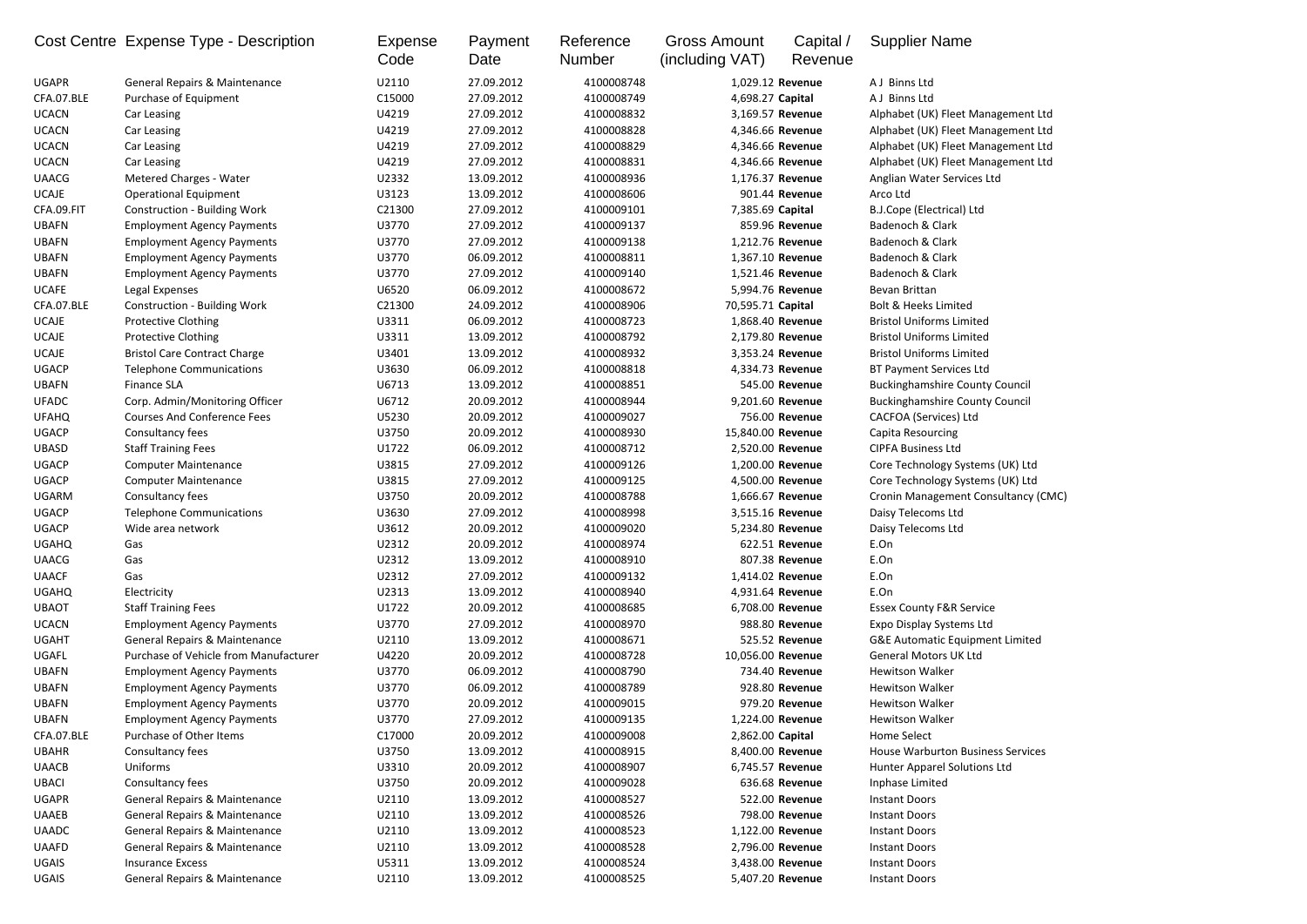|              | Cost Centre Expense Type - Description                      | Expense<br>Code | Payment<br>Date          | Reference<br><b>Number</b> | <b>Gross Amount</b><br>(including VAT) | Capital /<br>Revenue | <b>Supplier Name</b>                               |
|--------------|-------------------------------------------------------------|-----------------|--------------------------|----------------------------|----------------------------------------|----------------------|----------------------------------------------------|
| <b>UBAOT</b> | <b>Driver Training</b>                                      | U1730           | 06.09.2012               | 4100008567                 | 1,948.80 Revenue                       |                      | JLD Driver Training Limited                        |
| <b>UBAOT</b> | <b>Driver Training</b>                                      | U1730           | 27.09.2012               | 4100009106                 | 1,948.80 Revenue                       |                      | JLD Driver Training Limited                        |
| <b>UBAOT</b> | <b>Driver Training</b>                                      | U1730           | 27.09.2012               | 4100008740                 | 2,923.20 Revenue                       |                      | JLD Driver Training Limited                        |
| <b>UAACB</b> | Cleaning Catering & Domestic Equip                          | U3160           | 27.09.2012               | 4100008822                 | 502.18 Revenue                         |                      | Karcher (UK) Ltd                                   |
| <b>UBAGH</b> | <b>General Repairs &amp; Maintenance</b>                    | U2110           | 06.09.2012               | 4100008715                 | 670.69 Revenue                         |                      | Kidde Fire Trainers GMBH                           |
| <b>UBAGH</b> | <b>General Repairs &amp; Maintenance</b>                    | U2110           | 06.09.2012               | 4100008716                 | 1,130.02 Revenue                       |                      | Kidde Fire Trainers GMBH                           |
| CFA.10.SAL   | Purchase of Equipment                                       | C15000          | 13.09.2012               | 4100008713                 | 9,849.60 Capital                       |                      | Kidde Safety Europe Ltd                            |
| <b>UCAJE</b> | <b>Operational Equipment</b>                                | U3123           | 06.09.2012               | 4100008694                 | 1,195.10 Revenue                       |                      | <b>KTC Fire</b>                                    |
| <b>UGAHQ</b> | Planned Preventative Maintenance                            | U2151           | 27.09.2012               | 4100008924                 | 781.20 Revenue                         |                      | Landmark Lifts Ltd                                 |
| <b>UBAFN</b> | Consultancy fees                                            | U3750           | 06.09.2012               | 4100008816                 | 1,194.00 Revenue                       |                      | LG Futures                                         |
| <b>UBAOT</b> | <b>Staff Training Fees</b>                                  | U1722           | 27.09.2012               | 4100009073                 | 3,895.00 Revenue                       |                      | Lives                                              |
| <b>UAAFC</b> | Rents, wayleaves & Hire of Premises                         | U2510           | 06.09.2012               | 4100008727                 | 8,693.00 Revenue                       |                      | London & Quadrant Housing Trust                    |
| <b>UBAHR</b> | <b>Occupational Health Nurse Sessions</b>                   | U1770           | 27.09.2012               | 4100008916                 | 4,247.24 Revenue                       |                      | M.K.Occupational Health Limited                    |
| <b>UTHHA</b> | <b>Spares for Lease Cars</b>                                | U4371           | 20.09.2012               | 4100008847                 | 523.30 Revenue                         |                      | Michelin Tyre Plc                                  |
| <b>UTHHA</b> | Spares for Red Fleet                                        | U4372           | 06.09.2012               | 4100008630                 | 553.80 Revenue                         |                      | North Fire Ltd                                     |
| CFA.09.FIT   | Purchase of Computer Hardware                               | C18000          | 06.09.2012               | 4100008754                 | 36,000.00 Capital                      |                      | Oak Park Alarms Security Serv Ltd                  |
| <b>UGAIT</b> | <b>Main Communications</b>                                  | U3610           | 27.09.2012               | 4100009062                 | 24,281.90 Revenue                      |                      | <b>ODPM</b>                                        |
| <b>UCAJB</b> | <b>Printing Stationery</b>                                  | U5110           | 06.09.2012               | 4100008546                 | 968.00 Revenue                         |                      | Olivers Design 2 Print                             |
| <b>UCAJB</b> | <b>Printing Stationery</b>                                  | U5110           | 20.09.2012               | 4100008751                 | 1,377.00 Revenue                       |                      | Olivers Design 2 Print                             |
| <b>UGACP</b> | Wide area network                                           | U3612           | 27.09.2012               | 4100009082                 | 4,651.92 Revenue                       |                      | Opal (Talk Talk Business)                          |
| <b>UBASD</b> | <b>Staff Training Fees</b>                                  | U1722           | 06.09.2012               | 4100008755                 | 2,250.00 Revenue                       |                      | <b>Oxfordshire County Council</b>                  |
| <b>UGAFF</b> | Diesel Oil - Gas Oil                                        | U4320           | 06.09.2012               | 4100008764                 | 2,107.80 Revenue                       |                      | Pace Fuelcare Ltd                                  |
| <b>UGAFF</b> | Diesel Oil - Gas Oil                                        | U4320           | 06.09.2012               | 4100008766                 | 2,797.20 Revenue                       |                      | Pace Fuelcare Ltd                                  |
| <b>UGAFF</b> | Diesel Oil - Gas Oil                                        | U4320           | 06.09.2012               | 4100008767                 | 2,797.20 Revenue                       |                      | Pace Fuelcare Ltd                                  |
| <b>UGAFF</b> | Diesel Oil - Gas Oil                                        | U4320           | 06.09.2012               | 4100008768                 | 2,797.20 Revenue                       |                      | Pace Fuelcare Ltd                                  |
| <b>UGAFF</b> | Diesel Oil - Gas Oil                                        | U4320           | 06.09.2012               | 4100008770                 | 2,797.20 Revenue                       |                      | Pace Fuelcare Ltd                                  |
| <b>UGAFF</b> | Diesel Oil - Gas Oil                                        | U4320           | 06.09.2012               | 4100008772                 | 2,797.20 Revenue                       |                      | Pace Fuelcare Ltd                                  |
| <b>UGAFF</b> | Diesel Oil - Gas Oil                                        | U4320           | 06.09.2012               | 4100008765                 | 3,496.50 Revenue                       |                      | Pace Fuelcare Ltd                                  |
| <b>UGAFF</b> | Diesel Oil - Gas Oil                                        | U4320           | 06.09.2012               | 4100008769                 | 3,496.50 Revenue                       |                      | Pace Fuelcare Ltd                                  |
| <b>UGAFF</b> | Diesel Oil - Gas Oil                                        | U4320           | 06.09.2012               | 4100008771                 | 3,497.90 Revenue                       |                      | Pace Fuelcare Ltd                                  |
| <b>UGAFF</b> | Diesel Oil - Gas Oil                                        | U4320           | 06.09.2012               | 4100008773                 | 12,587.40 Revenue                      |                      | Pace Fuelcare Ltd                                  |
| <b>UGAIT</b> | Pagers                                                      | U3620           | 27.09.2012               | 4100009017                 | 1,756.42 Revenue                       |                      | Pageone Communications Ltd                         |
| <b>UFAHQ</b> | Subs To Professional & National Bodies                      | U6110           | 20.09.2012               | 4100008743                 | 1,000.00 Revenue                       |                      | Pavilion Publishing (Brighton) Ltd                 |
| <b>UCAJG</b> | <b>Operational Equipment</b>                                | U3123           | 06.09.2012               | 4100008542                 | 672.72 Revenue                         |                      | Peli Products (UK) Ltd                             |
| <b>UCAJC</b> |                                                             | U5110           | 13.09.2012               | 4100008599                 | 711.60 Revenue                         |                      | Pelican Print                                      |
| CFA.09.FIT   | <b>Printing Stationery</b><br>Purchase of Computer Hardware | C18000          | 06.09.2012               | 4100008726                 |                                        |                      |                                                    |
| CFA.07.BLE   |                                                             |                 |                          |                            | 2,160.00 Capital                       |                      | Pinnacle Data Systems                              |
| <b>UGARM</b> | <b>Construction - Building Work</b>                         | C21300<br>U3750 | 20.09.2012<br>06.09.2012 | 4100009005<br>4100008781   | 1,513.82 Capital<br>5,184.00 Revenue   |                      | Portakabin Ltd<br><b>Public Sector Consultants</b> |
|              | Consultancy fees                                            |                 |                          |                            | 660.00 Revenue                         |                      |                                                    |
| <b>UCAJE</b> | <b>Operational Equipment</b>                                | U3123           | 20.09.2012               | 4100008682                 |                                        |                      | Respirex International Ltd                         |
| <b>UCMCP</b> | Consultancy fees                                            | U3750           | 13.09.2012               | 4100008808                 | 7,311.41 Revenue                       |                      | <b>RGB Business Solutions Ltd</b>                  |
| <b>UGAPR</b> | General Repairs & Maintenance                               | U2110           | 13.09.2012               | 4100008918                 | 3,600.00 Revenue                       |                      | <b>Richard Cross General Builder</b>               |
| <b>UGACP</b> | <b>Computer Software</b>                                    | U3810           | 20.09.2012               | 4100008778                 | 852.29 Revenue                         |                      | Scania (Great Britain) Limited                     |
| <b>UAADB</b> | Electricity                                                 | U2313           | 27.09.2012               | 4100009089                 | 724.74 Revenue                         |                      | Scottish Hydro Elec (Was SSE)                      |
| <b>UAAFD</b> | Electricity                                                 | U2313           | 27.09.2012               | 4100009080                 | 792.54 Revenue                         |                      | Scottish Hydro Elec (Was SSE)                      |
| <b>UGAUS</b> | Electricity                                                 | U2313           | 27.09.2012               | 4100009092                 | 919.16 Revenue                         |                      | Scottish Hydro Elec (Was SSE)                      |
| <b>UGAMS</b> | Electricity                                                 | U2313           | 27.09.2012               | 4100009084                 | 1,366.39 Revenue                       |                      | Scottish Hydro Elec (Was SSE)                      |
| <b>UAAFE</b> | Electricity                                                 | U2313           | 27.09.2012               | 4100009086                 | 1,485.64 Revenue                       |                      | Scottish Hydro Elec (Was SSE)                      |
| <b>UGAMC</b> | Electricity                                                 | U2313           | 27.09.2012               | 4100009088                 | 1,607.68 Revenue                       |                      | Scottish Hydro Elec (Was SSE)                      |
| <b>UAAFB</b> | Electricity                                                 | U2313           | 27.09.2012               | 4100009085                 | 1,783.17 Revenue                       |                      | Scottish Hydro Elec (Was SSE)                      |
| <b>UAACF</b> | Electricity                                                 | U2313           | 27.09.2012               | 4100009087                 | 1,959.96 Revenue                       |                      | Scottish Hydro Elec (Was SSE)                      |
| <b>UGAMC</b> | Electricity                                                 | U2313           | 27.09.2012               | 4100009075                 | 2,328.13 Revenue                       |                      | Scottish Hydro Elec (Was SSE)                      |